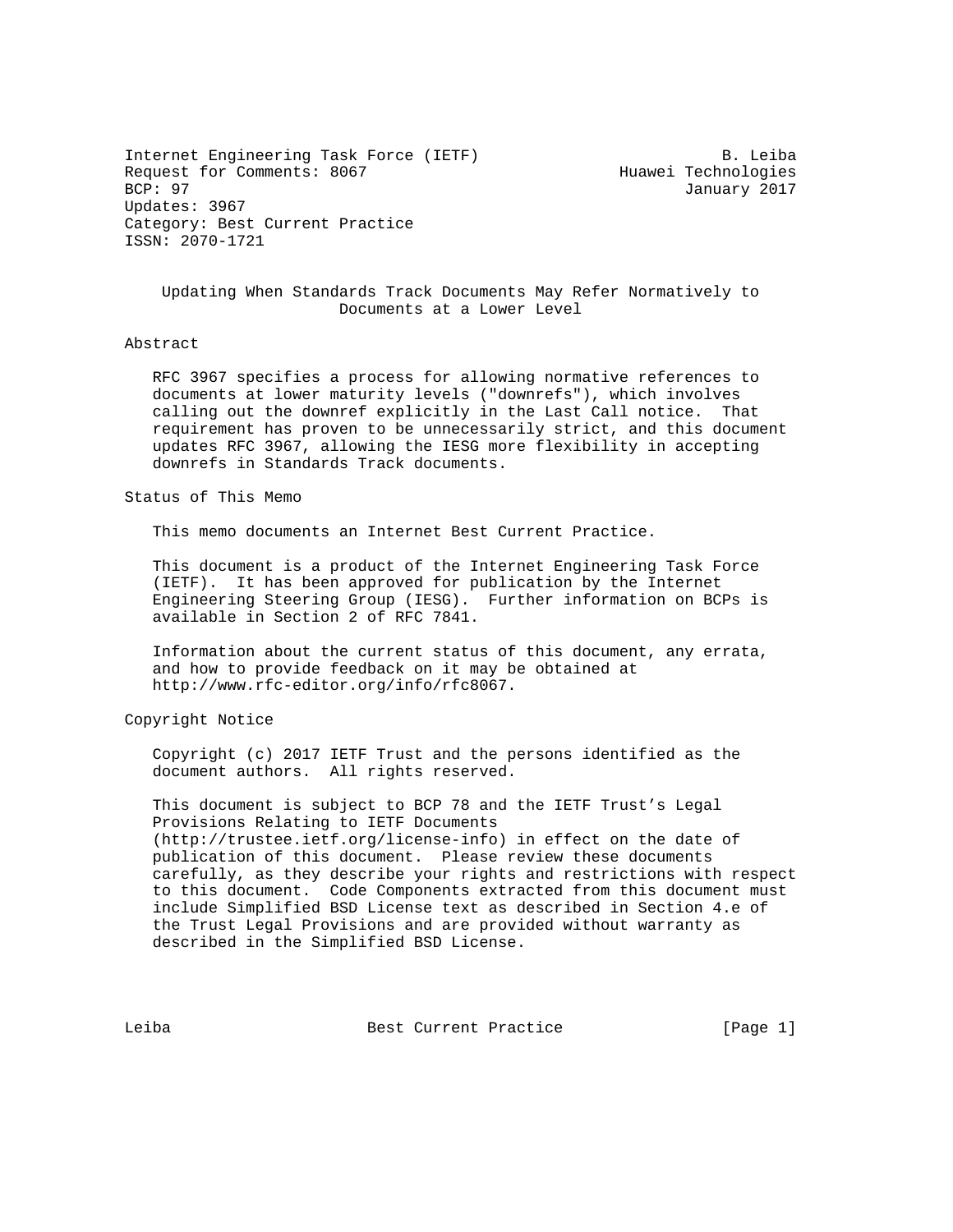Table of Contents

|  | 2. The IESG's Responsibility with Respect to Downrefs 2 |  |
|--|---------------------------------------------------------|--|
|  |                                                         |  |
|  |                                                         |  |
|  |                                                         |  |

## 1. Introduction

 [RFC3967] notes the importance of assuring that normative references from Standards Track and Best Current Practice (BCP) documents are appropriately mature, and specifies a process for allowing normative references to documents at lower maturity levels ("downrefs"). That process starts at IETF Last Call (see Section 3 of [RFC3967]):

 For Standards Track or BCP documents requiring normative reference to documents of lower maturity, the normal IETF Last Call procedure will be issued, with the need for the downward reference explicitly documented in the Last Call itself. Any community comments on the appropriateness of downward references will be considered by the IESG as part of its deliberations.

 Section 2 of [RFC3967] lists some conditions under which downrefs may make sense. In addition to those, it has become common for working groups to produce foundational documents (which contain important information such as terminology definitions and architectural design and considerations) at Informational status, and those documents are often needed as normative references in the Standards Track protocol documents that follow.

 The requirement to explicitly mention the downrefs and the need for them in the Last Call message has proven to be unnecessarily restrictive and has often resulted in unnecessary repetitions of Last Call, with the corresponding delay and with no real benefit.

2. The IESG's Responsibility with Respect to Downrefs

 The process in RFC 3967 is hereby updated to specify that explicitly documenting the downward references in the Last Call message is strongly recommended but not required. The responsible AD should still check for downrefs before sending out the Last Call notice, but if an undetected downref is noticed during Last Call or IESG review, any need to repeat the Last Call is at the discretion of the IESG. However, the process in RFC 3967 is not fundamentally altered: If the IESG decides not to repeat the Last Call, the status of the affected downrefs is not changed, and the process in RFC 3967 will still apply if those downrefs are used in the future.

Leiba Best Current Practice [Page 2]